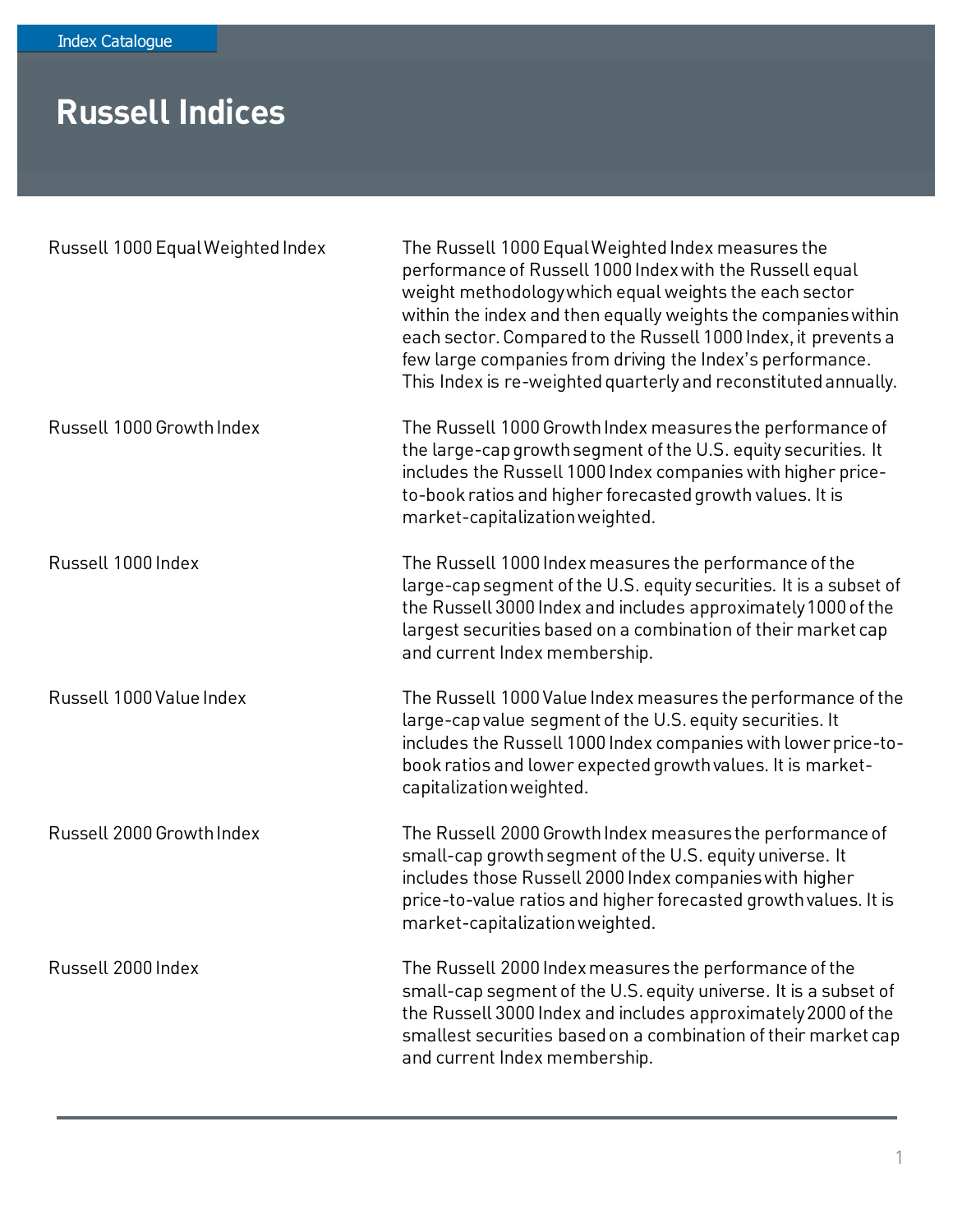## **Russell Indices**

| Russell 2000 Value Index    | The Russell 2000 Value Index measures the performance of<br>small-cap value segment of the U.S. equity universe. It includes<br>those Russell 2000 Index companies with lower price-to-book<br>ratios and lower forecasted growth values. It is market-<br>capitalization weighted.                                                    |
|-----------------------------|----------------------------------------------------------------------------------------------------------------------------------------------------------------------------------------------------------------------------------------------------------------------------------------------------------------------------------------|
| Russell 2500 Value Index    | The Russell 2500 Value Index measures the performance of the<br>small to mid-cap value segment of the U.S. equity universe. It<br>includes those Russell 2500 companies with relatively lower<br>price-to-book ratios, lower I/B/E/S forecast medium term (2<br>year) growth and lower sales per share historical growth (5<br>years). |
| Russell 3000 Growth Index   | The Russell 3000 Growth Index measures the performance of<br>the broad growth segment of the U.S. equity universe. It<br>includes Russell 3000 Index companies with higher price-to-<br>book ratios and higher forecasted growth values. It is market-<br>capitalization weighted.                                                     |
| Russell 3000 Index          | The Russell 3000 Index measures the performance of the<br>largest 3000 U.S. companies representing approximately 98% of<br>the investable U.S. equity market. It is market-capitalization<br>weighted.                                                                                                                                 |
| Russell 3000 Value Index    | The Russell 3000 Value Index measures the performance of the<br>broad value segment of U.S. equity value universe. It includes<br>Russell 3000 Index companies with lower price-to-book ratios<br>and lower forecasted growth values. It is market-capitalization<br>weighted.                                                         |
| Russell Midcap Growth Index | The Russell Midcap Growth Index measures the performance of<br>the mid-cap growth segment of the U.S. equity universe. It<br>includes Russell Midcap Index companies with higher price-to-<br>book ratios and higher forecasted growth values. It is market-<br>capitalization weighted.                                               |